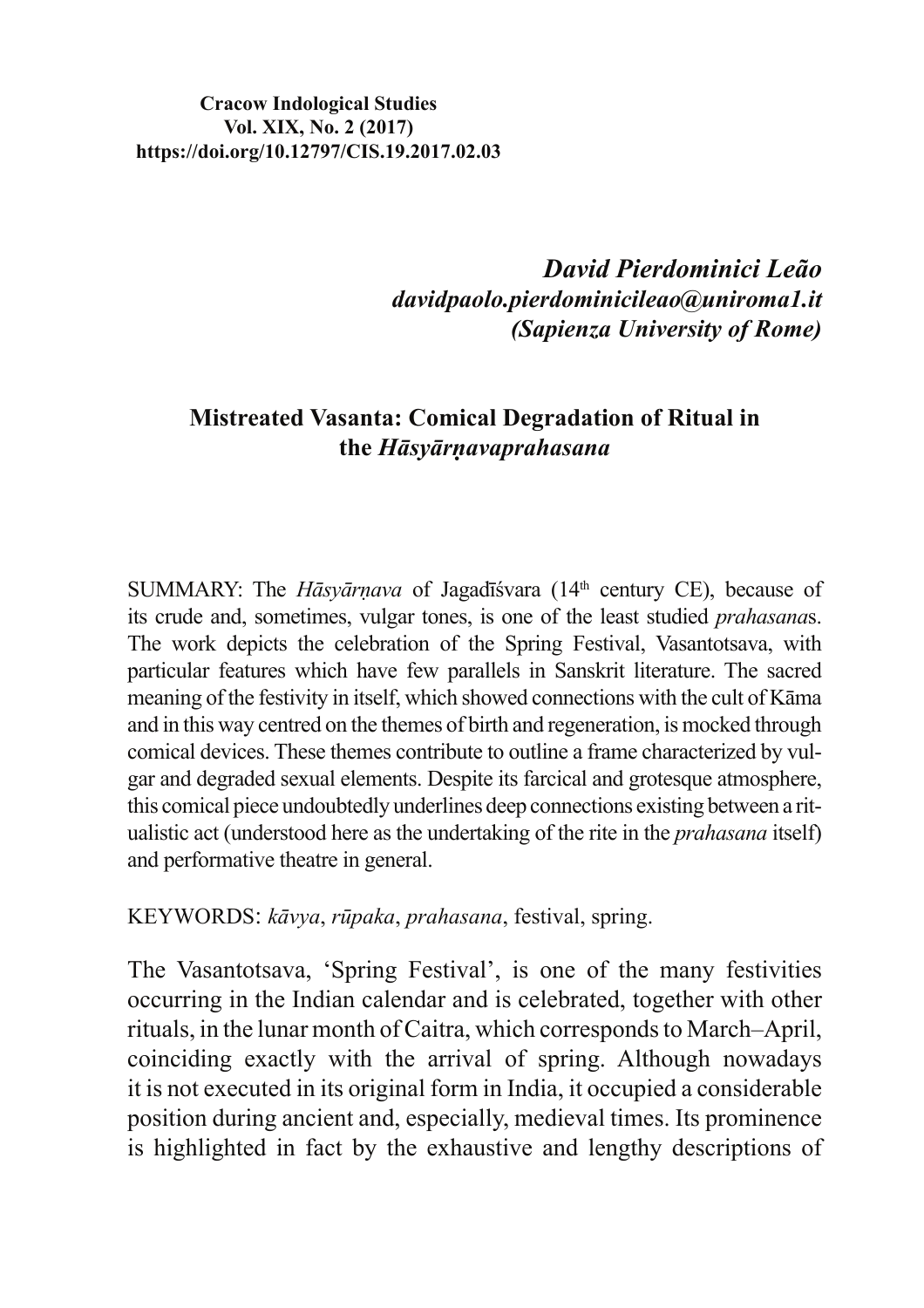it given in Sanskrit sources,<sup>1</sup> which "are not unanimous as to precisely when in the spring season it was to be celebrated" (Anderson 1988:  $65$ ).<sup>2</sup> Elsewhere, Anderson pointed out that

the *Vasantotsava* was not, in fact, a specific Spring Festival composed of specific ritual practices to be celebrated at a specific time but, rather, that the term *Vasantotsava* was a generic term meaning simply and literally 'Spring Festival'. That is, the *Vasantotsava* is a term which may include a large number of festivals celebrated in spring, and it may not itself be treated as a festival separate from these other festivals. (*ibid*.: 76)<sup>3</sup>

This festivity, in which "people drink and rejoice in the company of women, throw water through syringes and coloured powder, on each other" (Raghavan 1979: 86), showed many connections to the cult of Kāma: celebrations of the God of love, according to the sources, were included in the Vasantotsava or sometimes even equated to it (Anderson 1988: 69). In this sense, the arrival of the good season, bringing the regeneration of the earth from the 'deadly' winter, shows beyond doubts close affinities and connections with sexuality, youth and procreation. Moreover, the festival was also an occasion in ancient and medieval times for staging theatrical pieces: as is known, this is corroborated by the prologues of many Sanskrit plays. $4$ 

<sup>1</sup> A vivid description of it can be found for example at the opening of the first act of the *Ratnāvalī* by Harsa (I, prose before stanza 10), with the depiction of music and dances in the royal palace and the city; see Anderson 1988: 67 and Raghavan 1979: 86.

<sup>2</sup> A detailed analysis of the problematics connected to the names and the overlaps of Vasantotsava with other festivals is beyond the scope of the present paper; for further details see Anderson 1988, which was later reworked as the first part of her more elaborated and canonical study of the topic (Anderson 1993, especially pp. 11–29).

<sup>3</sup> See also Bakker 2014: 125, note no. 391.

<sup>4</sup> See for instance *Ratnāvalī* (*sūtradhāra*'s first prose, after I, 4): adyāham vasantotsave sabahumānam āhūya nānādigdeśāgatena rājñah śrīharsadevasya pādapadmopajīvinā rājasamūhenokto vathā—asmatsvaminā śrīharsadevenāpūrvavasturacanālamkrtā ratnāvalī nāma nātikā krtā | sā cāsmabhih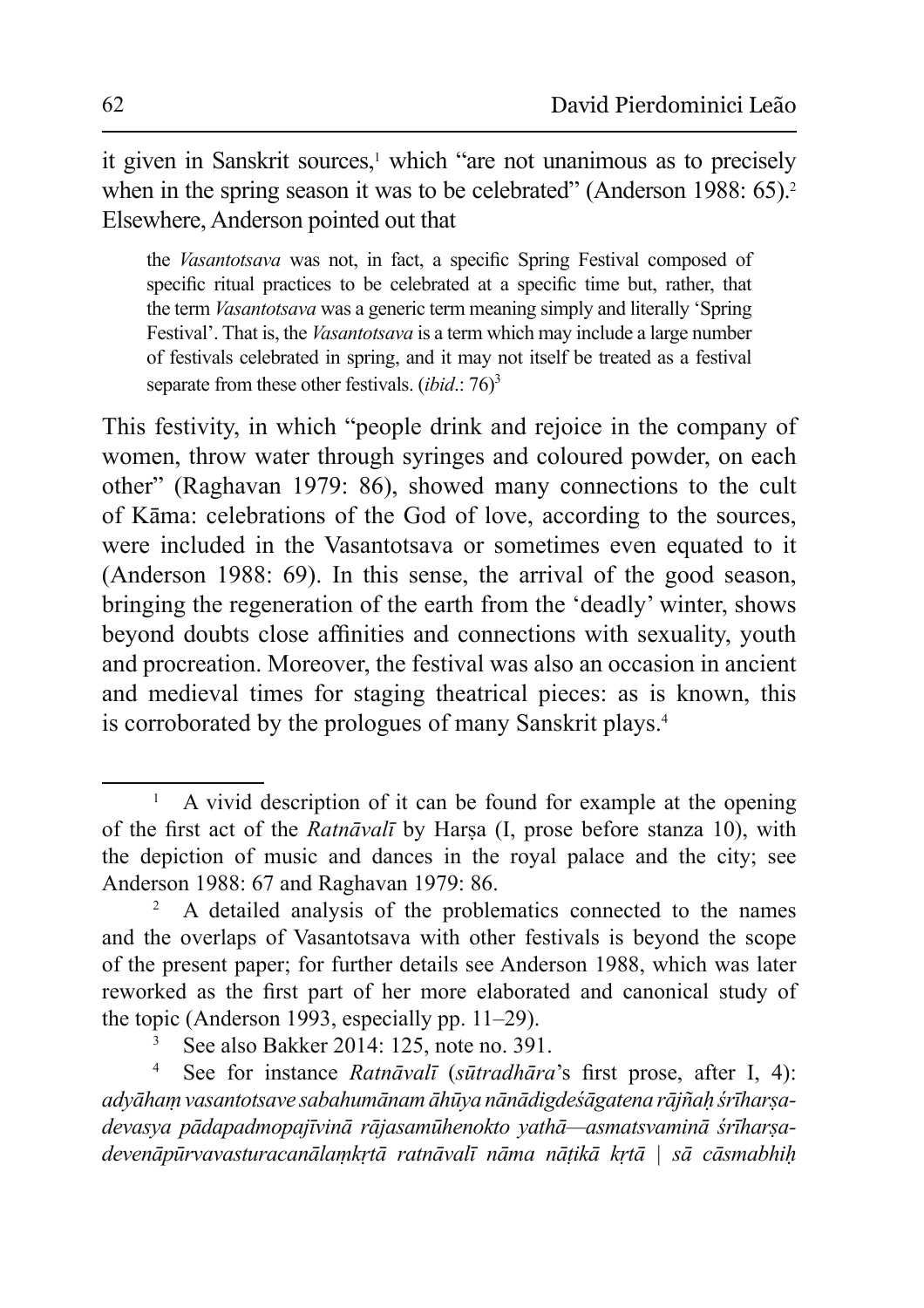It is an interesting detail that in some literary works the Vasantotsava and the arrival of spring in general are used as a theatrical frame in which the dramatic action is placed. This is an evident element in the comic genre *(bhana* and *prahasana)* if we consider "the relationship" between satire and the Spring Festival, the possible development of satire out of farce and farce out of more ancient spring rite" (Siegel 1987: 79). It is the case, for example, of the *Ubhayabhisarika* of Vararuci  $(5<sup>th</sup> century CE$  ?; 100 BCE–200 CE according to Warder 1990: 347), a theatrical monologue in which the *vita*, a rogue, greets the coming of Spring and meets various fictitious characters in the course of his wanderings.

A more complex in its implications and fascinating example of the depiction and celebration of Vasantotsava, where the ritual occurrence becomes the frame for the dramatic plot, is the *H* $\bar{a}$ <sub>s</sub> v $\bar{a}$ <sup>r</sup> *navaprahasana* ("Ocean of Laughter") of Jagadīśvara Bhattācārya (approximately  $14<sup>th</sup>$  century CE). This work, together with the *Dhūrtasamāgama* by Jyotirīśvara (13<sup>th</sup>/14<sup>th</sup> century CE), is traditionally defined as a "spring *prahasana*", a vernal farce (Siegel 1987: 78). Its author, about whom, unfortunately, we do not have any kind of information, was supposedly native to Bengal, according to Ramaratnam (Ramaratnam 2014: 209). The farce, composed in two *ankas*, depicts in fact the celebration of the Spring Festival, but in a very peculiar and unique way.

The work opens with two *mangalastokas* which refer to the amorous games of Siva and Pārvatī:<sup>5</sup>

*śrotraparamparayā śrutā na tu prayogato drstvā*  $\left| \right|$ — "Today, on the occasion" of the Spring Festival, respectfully addressed by all the kings who came here from regions of different directions, subjected to the lotus feet of the glorious king Harsadeva, I was asked this way: 'Our King, Śrīharsadeva, has composed a *nātikā* entitled *Ratnāvalī*, adorned by a new plot arrangement; we have heard about it from repeated reports but have not seen it staged'". (All translations in the present article are made by the author.)

5 For the Sanskrit text of the *Hāsyārnava* I make reference to the edition by Chaturvedī for Chowkhamba Vidyabhawan (1963). This edition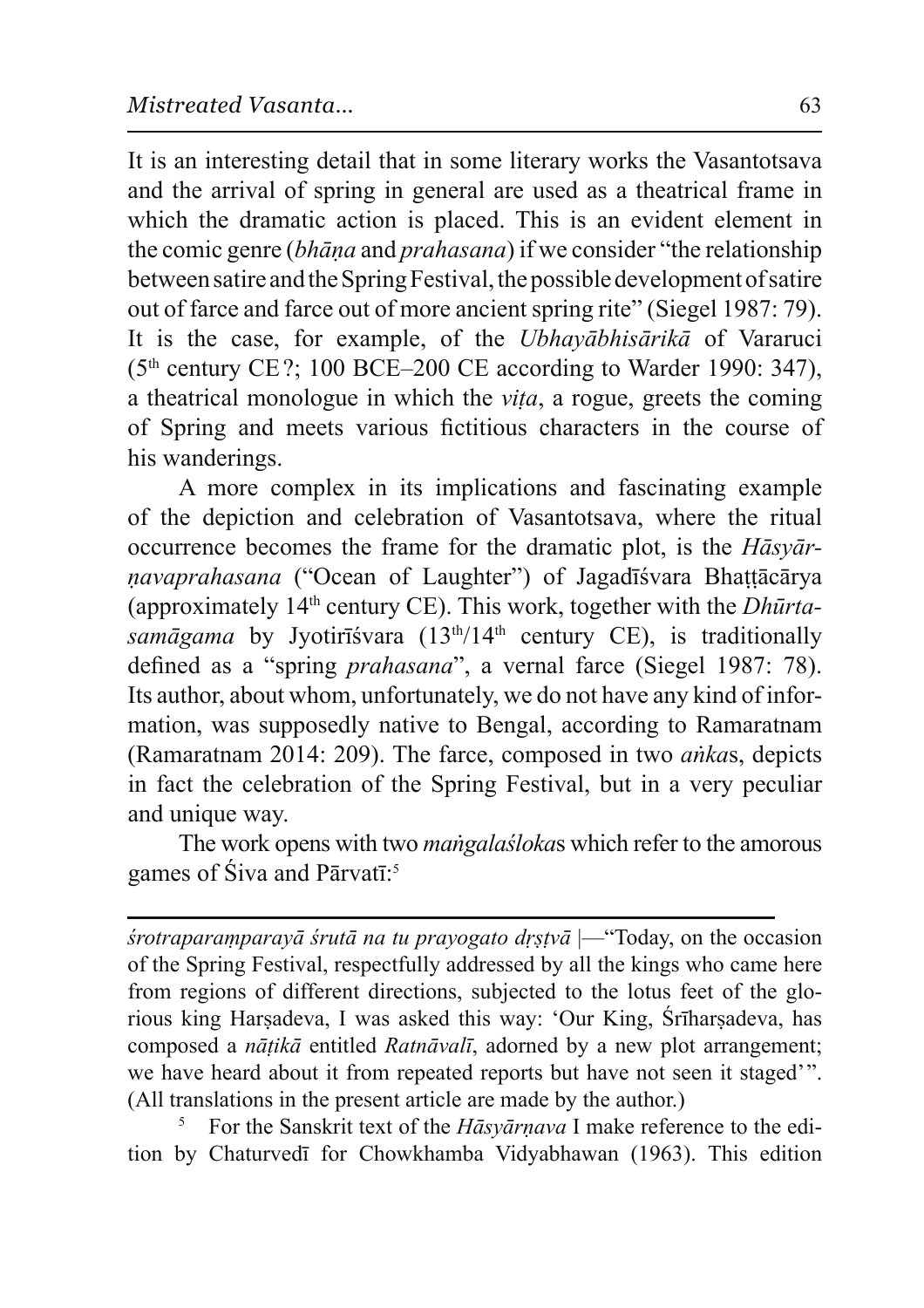$Svedasy and its and racandana cayam$  dorvallibandhasramāt  $\bar{u}$ rdhvaśvāsapariskhalatsmarakatham sandastadantacchadam |  $\ddot{\delta}$ *itkārāñcitalocanam sapulakam bhrāntabhru nrtyatkaram* pārvatyām suratam mude rasavatām āstām mr*dānīpateh* || I, 1 ||

May the love-making of Siva and Pārvatī become the source of pleasure for the knowers of *rasa*—the dance of hands, evebrow confused with thrill. the oblique look [accompanied by] the sound of pleasure,<sup>6</sup> the lip bitten by the teeth, the love talking tottering due to the shortness of breath and sandal flowing because of the intense sweating for the fatigue of the embrace.

The depiction of the love-making of the two deities, which can bestow birth and regeneration to the whole universe, is followed by the entrance of the *sūtradhāra*, affirming that the staging of the *prahasana* is requested by Siva himself, who declares that "this [farce] composed by me is appropriate for the Spring time".<sup>7</sup> The literary route shifts now from the divine *sambhogas<sup>rigara* to the earthly world, where the effects of</sup> the union of the heavenly couple are clearly visible in the arrival of Spring:

 $\bar{a}$ *Šāsu prasaranti kokilakalasvānā nikuñjāntare* guñjanto bhramarāḥ samutkamanasas cumbanti puṣpāvalīm | sparsotsāritamallikāparimalah srīkhandavāyur vaha*ty evam kam na karoty ayam smaraśarākrāntam vasantodayah*  $||I, 7||$ 

The melodious song of cuckoos is spreading in the thicket in all directions; the buzzing bees, with eager minds, kiss the row of flowers; the Malaya breeze carries the fragrance of jasmine diffused by its touch. Whom does not this coming of Spring assail with the arrows of Kāma?

contains numerous misprints and mistakes in the text: I have provided corrections and emendations wherever necessary.

 $\overline{Stikāra}$  literally means 'the sound  $\overline{sit}$ ', which can denote at the same time pleasure or pain. Taking into consideration the content of the present stanza, here the term clearly refers to the joy of amorous play.

*Hāsyārnava*, prose passage after I, 3: "…*surabhisamayocitenāsmadvira citena*…".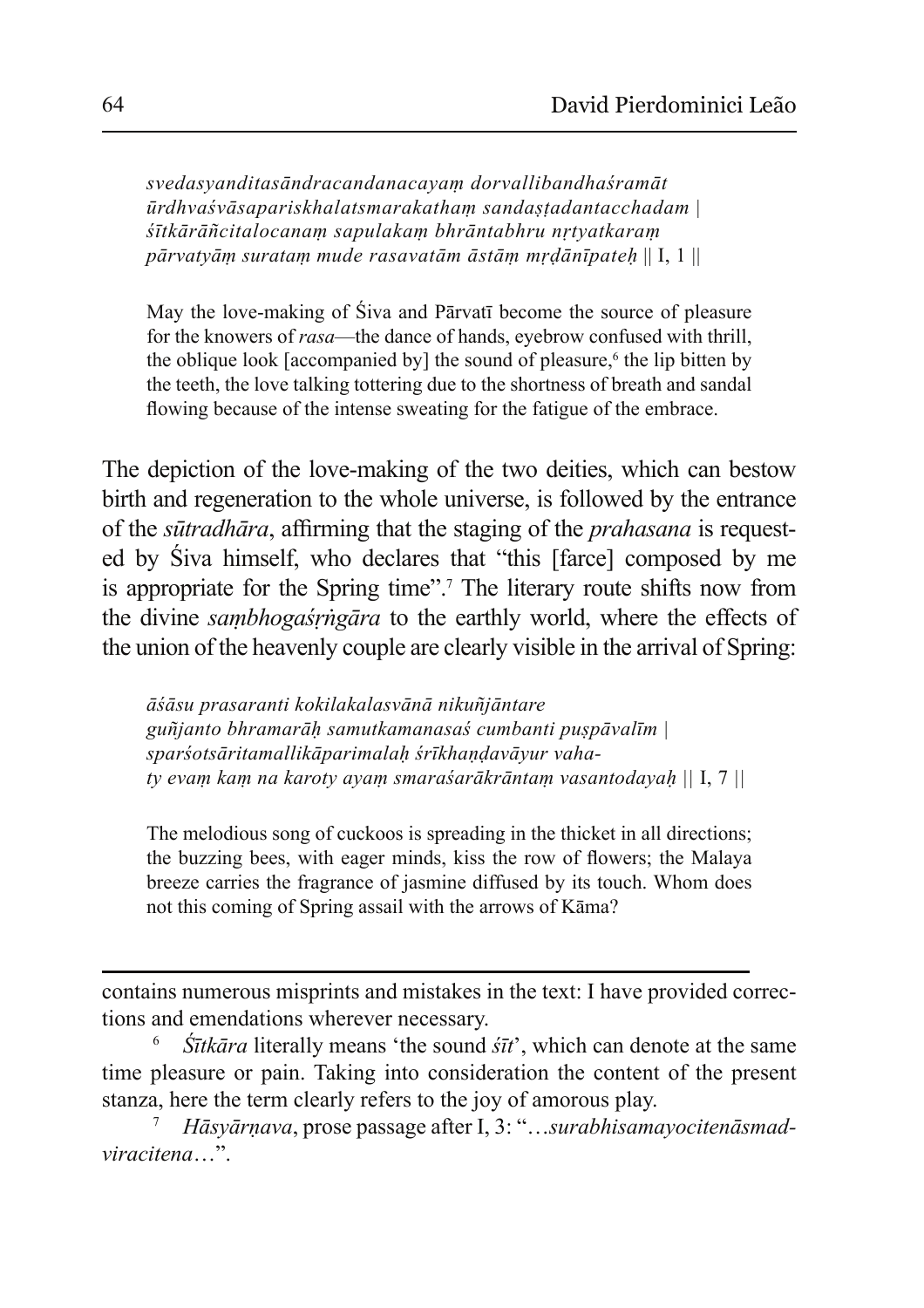This classical description, typical of *kavya* poetry, establishes a link between the arrival of spring and the amorous sentiment through the images of the awakening and active nature (cuckoos and bees) and the reference to the power of Kāma, in this way stressing such a link since the outset of the play. These two stereotypical stanzas, in which the presence of the aesthetic sentiment of love is indeed perceivable (the sexual union of the gods, the bees "with eager minds"), are in this way connected also through the employment of a clearly erotic terminology.

Furthermore, "these standard determinants of the aesthetic sentiment of love [...] build expectations which are suddenly subverted with the entrance of characters who are inappropriate to that mood" (Siegel 1987: 79); in fact, at the end of the *prastāvanā*, the king Anayasindhu ('Ocean of Misrule'<sup>8</sup>), sovereign of a wicked kingdom, makes his entry on the stage, followed by his minister Kumativarman ('Shelter of Evil Intellect'). The latter informs now that the celebration of the Spring Festival will be led in a brothel, the house of the old harlot Bandhurā ('Charming'). The king, desiring to assist in the ritual and in the initiation into the erotic art *(manmathatantra)* of a young courtesan, decides to reach the place, declaring "I have gained the merit of hundred sacred places".<sup>9</sup> Anayasindhu is welcomed with auspicious songs connected to spring (stanza I, 14) and, after a brief dialogue with the prostitute, the young lady, Mrgānkalekhā ('Moon') enters the house; astonished by her beauty, the king sings her praises:

 $S\alpha\tilde{n}$ *jātenduparābhavam parilasad vyālola*[*em*; *yālola*]netrāñjanam *bhrāntabhrūlatam ainanābhitilakam śrīkhandapatrālakam* | bandhūkādharasundaram suramunivyāmohivākyāmrtam *WebFrailokvādbhutapankajam varatanor āsvam na kasva privam*  $||I, 15||$ 

<sup>8</sup> In *prahasana* texts, the names of the characters always refer to moral, physical or behavioural connotations, obviously distorted by comic features; see Ramaratnam 2014: 65–66.

*Hāsyārnava*, prose after I, 13: "*prāptam mayā tīrthasataparyatanapunyam*"; here the comic distortion of the sacred acceptation of *tīrtha* is very clear.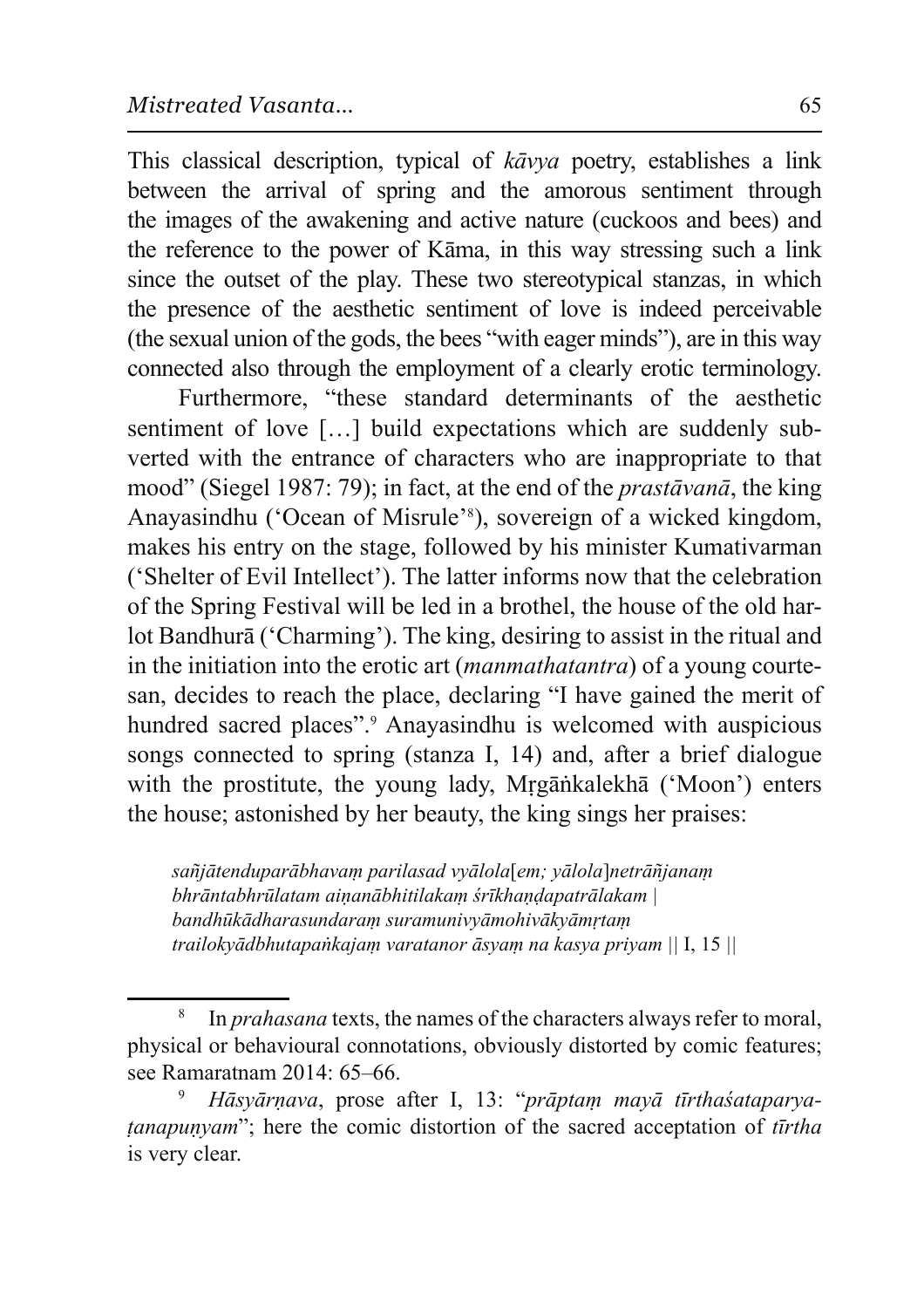Her loveliness overthrowing the beautifully risen moon, the collyrium on her inconstant eyes shining around, her trembling brows like a creeper, the musk *tilaka*, the curl like sandal leaves, her beautiful lips like *bandhūka* flowers, her speech seducing even gods and sages, a lotus, marvel of the three worlds; to whom is not pleasing the face of this beautiful woman?

As can be conjectured, the stereotypical description of the girl's beauty denotes a comparison, or better say a combination between the woman and the spring itself: the young lady is portrayed with elements denoting desirability and sensuality exactly as the spring depicted in stanza I, 7. Moreover, the comparison is suggested also by another reason, as we will see below.

Then the teacher Visvabhanda ('Buffoon of the Universe'), summoned to perform the ritual, comes, accompanied by his nasty pupil Kalahānkura ('Trouble-maker'). Seeing the old harlot Bandhurā, the boy exclaims in Sanskrit:

stanau tungau nipatitau kāmasamgrāmamarditau purastād avalokvāsvā bhagam śuskam bhavād iva || I, 24 ||

Her tits [once] lofty, fell down crushed during the battle of love-making; her cunt saw what happened up there and got dry out of fear, as it were.<sup>10</sup>

The aged prostitute is depicted in a very realistic way and Jagad<del>is</del> vara does not spare even thorny details in this vivid and almost grotesque

<sup>10</sup> Visvabhanda gives a similar account in *Hāsyārņava* I, 27: prāptā prasphutakāśapuspapadavī keśais tathaiva bhruvā samyag locanapaksmanā ca jarasā jīrnā ca dantāvalī| suskam manmathamandiram nipatitau suskātisuskau stanau etasyāh sutarām tathā 'pi vacane jāgarti puspāyudhah  $\parallel$ I, 27  $\parallel$ 

"Her evebrows, her hair and, in the same way, the lashes attained the condition of white kāśa flowers. The teeth are worn out due to old age, the temple of love is dry and the shrivelled breast hang down; even in this way, Love is so evident in her voice!".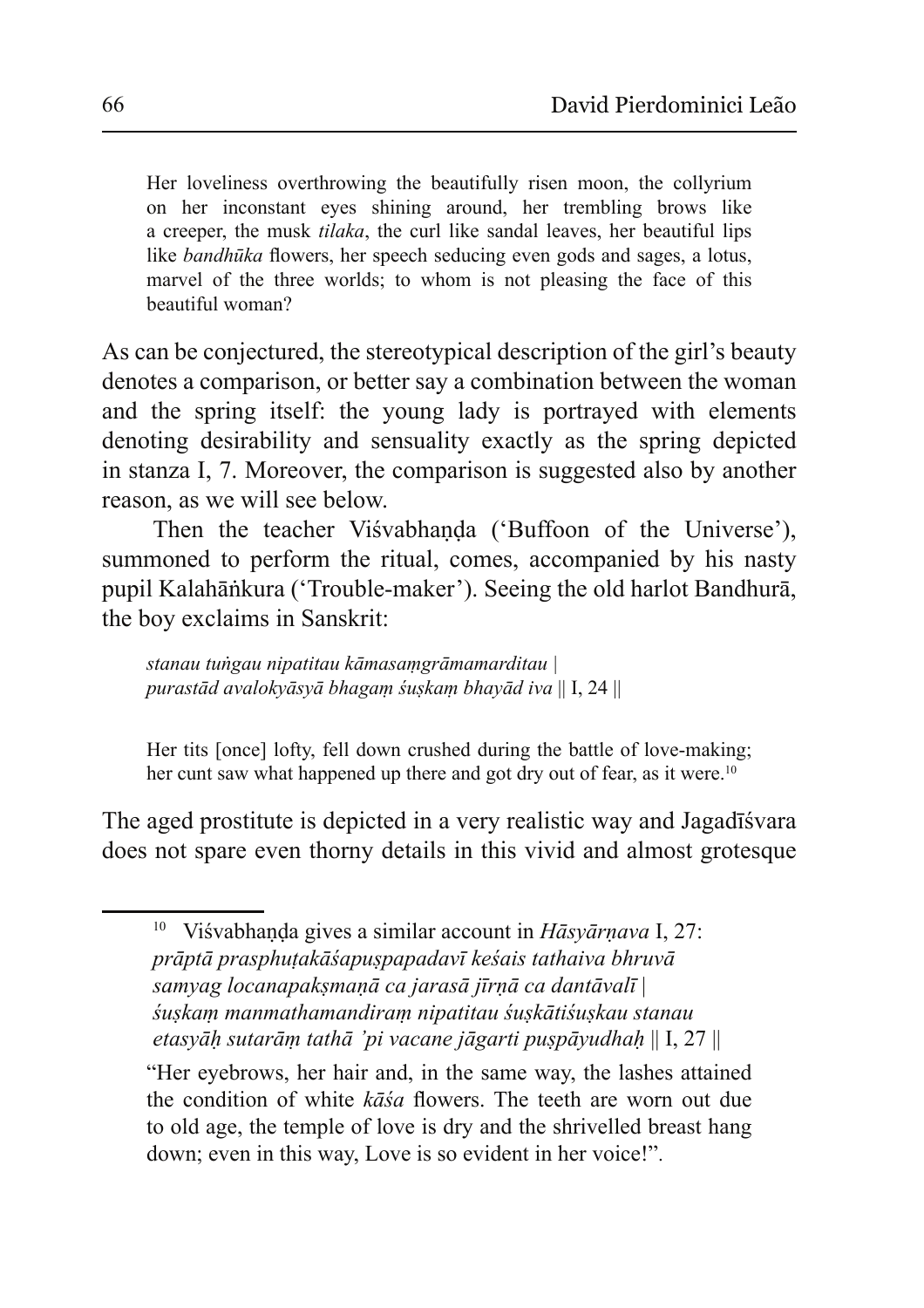frame; the old woman, whose body is ruined by the signs of time. represents the counterpart of young Mrgankalekha. The reference to the "dry" genitals, apart from being vulgar and indelicate, symbolizes the fruitlessness, the inability to give birth, an impossible regeneration. On the other hand, the young courtesan, to be baptized into the erotic art and adulthood, represents the pulse of vitality and procreation. As Siegel correctly points out, "the imagery establishes her as a representative of the fecund, anxious earth in spring in contrast to the depleted earth of winter which is incapable of bestowing birth or nourishment" (Siegel 1987: 80). In this way, the descriptive polarity between Bandhurā and Mrgānkalekhā can be suggested as the seasonal one between winter, the dead season, and spring, the time of regeneration and new birth.

At this point, the aged Visvabhanda, sexually attracted to the young lady, asks his pupil, likewise in love with her, to act as a go-between and to arrange a secret meeting. The boy, desiring obviously the girl for himself, approaches Mrgānkalekhā and kisses her out of the blue! The reaction of the Master is immediate:

*V*.: (sakrodham) | are pāmara bato | matkānksitām nāyikām ālingasi cum*bati ca* | *atah prāyaścittī tyam* |

*K.*: aham na, tumam, jado sissālimgidām naiām makkāmkhidām jappesi |

*V*.: yasyāngasya yogāt gajo hastīty ucyate tadabhidhānam angam tava *chedyam bhavati, yena guruvāñchitā nāyikā sprstā* |

*K.*: amganājahanarajjananāmaheam amgam tuha bicchejjam bhodi, jena *sissaparicumbidām nāiām svabāmchidām jappesi* |

*V*.: adharo yasyācchādanam tasyotpāṭanam yuktam, yena asyā adharaḥ *pīditah* 

K.: ligi pperaneti dhātunor ac-paccaena jam rūam sijjham bhodi tuha tassa *uppātanam joggam, jena sissacumbidām nājām pecchasi* |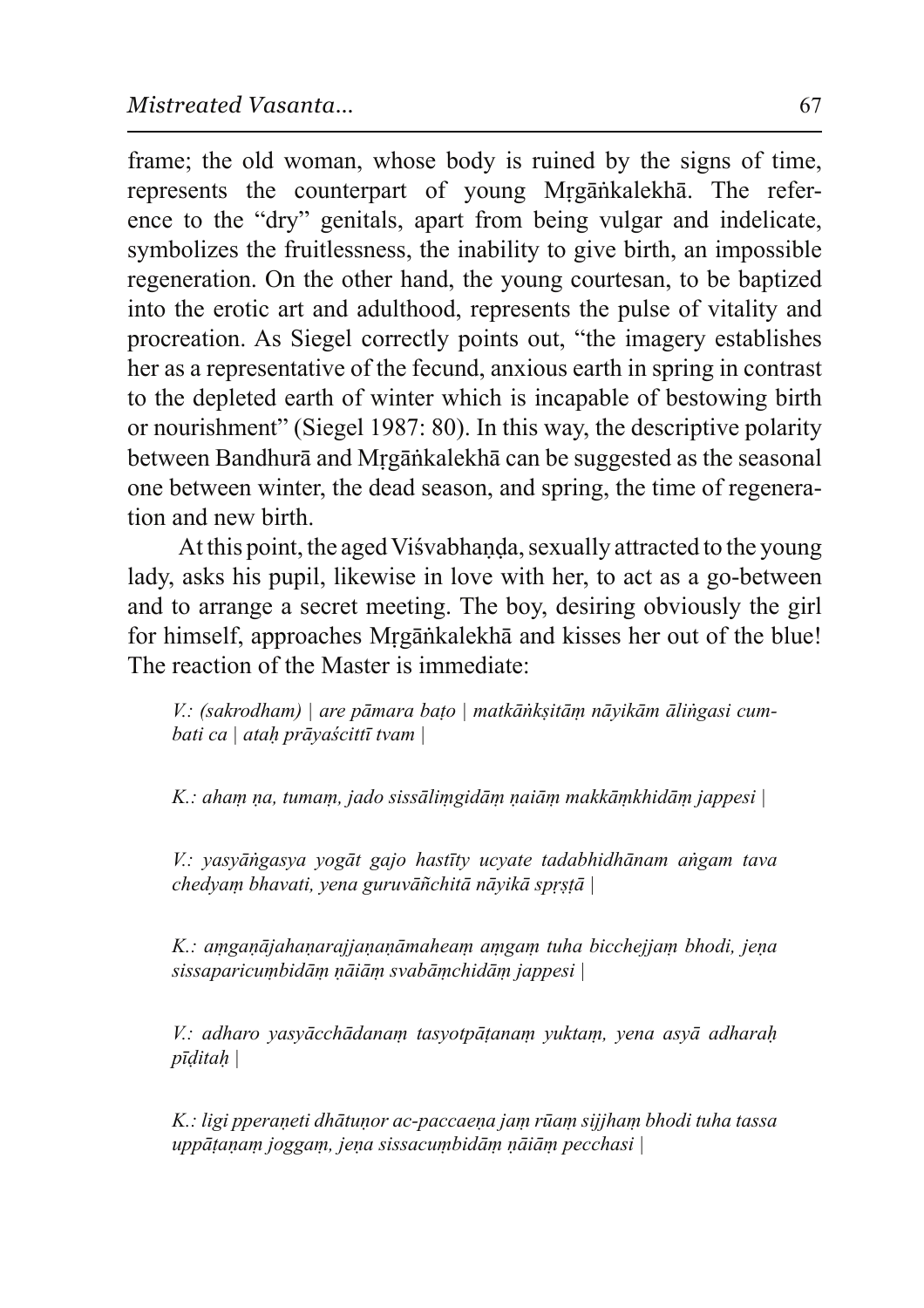V.: Oh, you wicked young Brahmin! You embrace and kiss the lady I long for! You will pay!

K.: Not me, but you, who are conversing with the girl desired and embraced by your student!

V.: This hand of yours, in connection with which an elephant is called *hasti*,<sup>11</sup> is to be cut off, because it touched the woman desired by the Master!

K.: Your penis, the limb called 'pleaser of pudenda' by women, is to be uprooted, because you speak with this girl desired by you and embraced by the student!

V.: The things whose covering is the lip, your teeth, are to be smashed, because by them her lip was bitten!

K.: The word which is obtained by affixation of a vowel to the root *lig*, your penis,<sup>12</sup> must be eradicated, because you are watching the girl kissed by the student! $13$ 

The quarrel for the possession of the lady degenerates in aggressive tones, with mutual menaces of mutilation and emasculation. These kinds of dialogues are very common in *prahasana* literature, where Master and disciple argue about futile reasons. Moreover, this is not a simple dispute between *guru* and pupil: the fight is in fact

<sup>&</sup>lt;sup>11</sup> Monier-Williams 2005: 1295: "having hands, the animal with a hand i.e with a trunk, an elephant".

<sup>&</sup>lt;sup>12</sup> *Lig* is probably a Prakrit form for Sanskrit *ling*-, from which *lingam* penis' is formed through affixation of *ac*, a grammatical term denoting all vowels. As the previous one, this is an example of  $n\bar{a}$ *lika*, enigma, one of the thirteen limbs of *vīthīs* employed in *prahasana*: in the *Dasarūpaka* III, 19b, its definition runs as below: *sopahāsā nigūdārthā nālikaiva prahelikā* || III, 19 ||— "*Nālikā* is a riddle that is humorous, with a hidden meaning". See also Sternbach 1975: 103. I would like to thank Hermina Cielas (Jagiellonian University) for this last reference.

Prose passage after I, 49.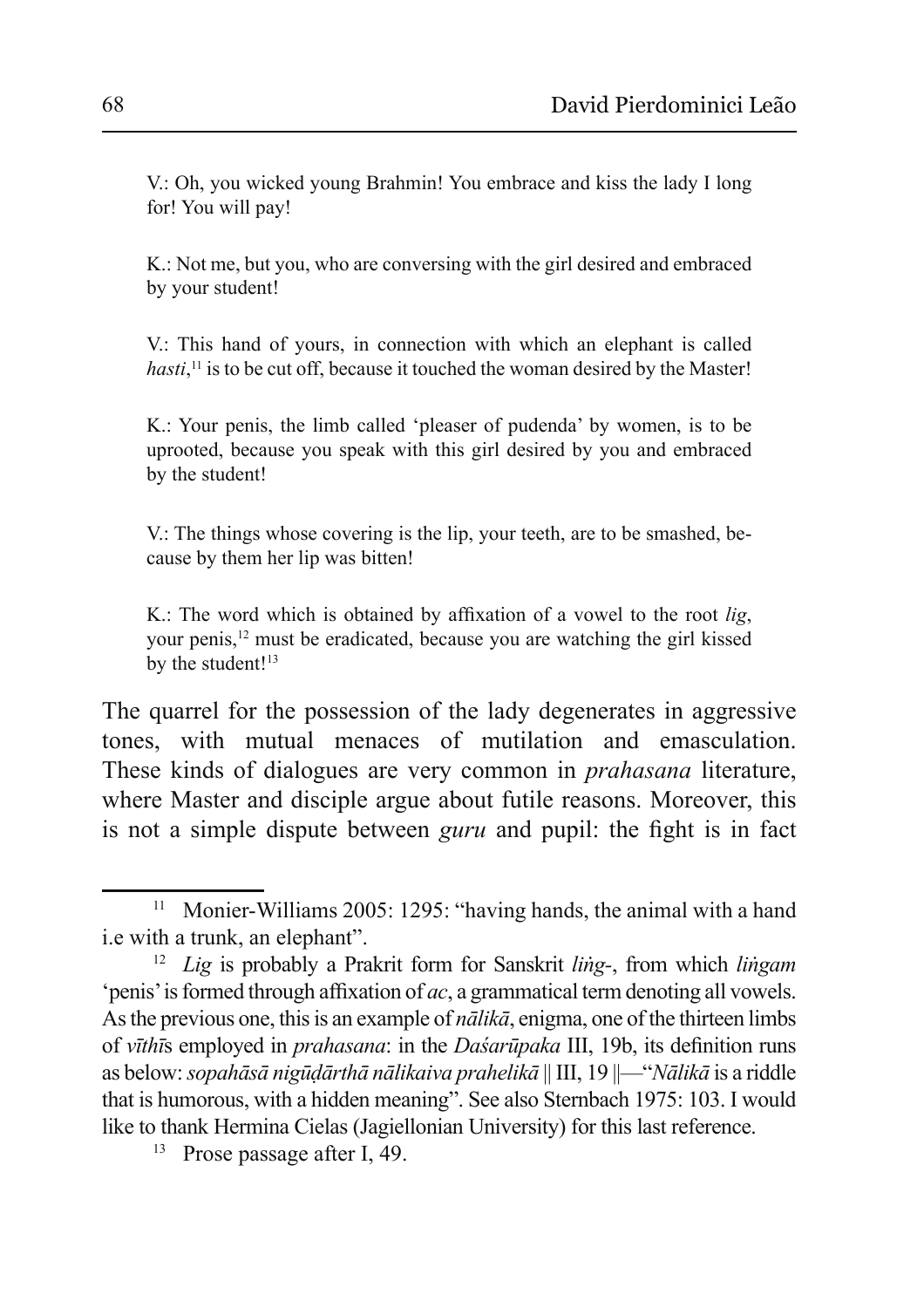projected into a divine/mythological frame; in stanza 49, Kalahānkura, resorting to Sanskrit,<sup>14</sup> affirms:

*Svāditam sudasanacchadasīdhu nāmarair vidhurabuddhibhir asvāh* | *yad vidhuntudamukhād avastistah pīyate pramuditair hāriņānkaḥ* || I, 49 ||

The liquor covering her beautiful teeth is not tasted by stupid Immortals; delighted, they drink the moon which is the leftover from Rāhu's mouth.

The gaze shifts now from the world of men to the divine one, following an inverse and comical route in contrast to the one observed at the opening of the farce, where the descriptive trajectory started from the otherworldly regions. In the same way as the demon of eclipse provoked the wrath of the gods stealing the nectar of immortality, the boy mocks and incites the fight with his old Master (Siegel 1987: 80). The equating between the naughty disciple and Rahu is eased also by the obvious word play on *hāriņānka*, 'moon', exactly as the meaning of the name Mrgānkalekhā—as the moon was the object of Rāhu's desire, the young lady is the one of the young disciple. The quarrel is clearly another example of a harsh and distorted seasonal contest, in which youth (Kalahānkura) and old age (the wintry Visvabhanda<sup>15</sup>) fight for the erotic and exclusive possession of the young courtesan/Vasanta: youth and old age are then hardly fighting for regeneration and life.

The dialectic fights, full of indecency and vulgarity, are typical of the spring festivals or regeneration rites, where the verbal license was a fundamental part of the celebration of the ritual.<sup>16</sup> The comically sacral

<sup>&</sup>lt;sup>14</sup> In Sanskrit dramas characters speaking in a Prakrit dialect sometimes resort to Sanskrit, through the caption *samskrtam āśritya*.

<sup>&</sup>lt;sup>15</sup> In stanza I, 40, looking into a mirror, the Master is scared by the obvious signs of time on his face and as much surprised by his erotic desires.

<sup>&</sup>lt;sup>16</sup> If we assume the development of farce from ancient ritual, especially the spring ones, we can think about this connection between dialectic quarrels, licentiousness and rite in a wider perspective: Attic comedy in ancient Greek, especially by Aristophanes, is a clear example of this dynamic.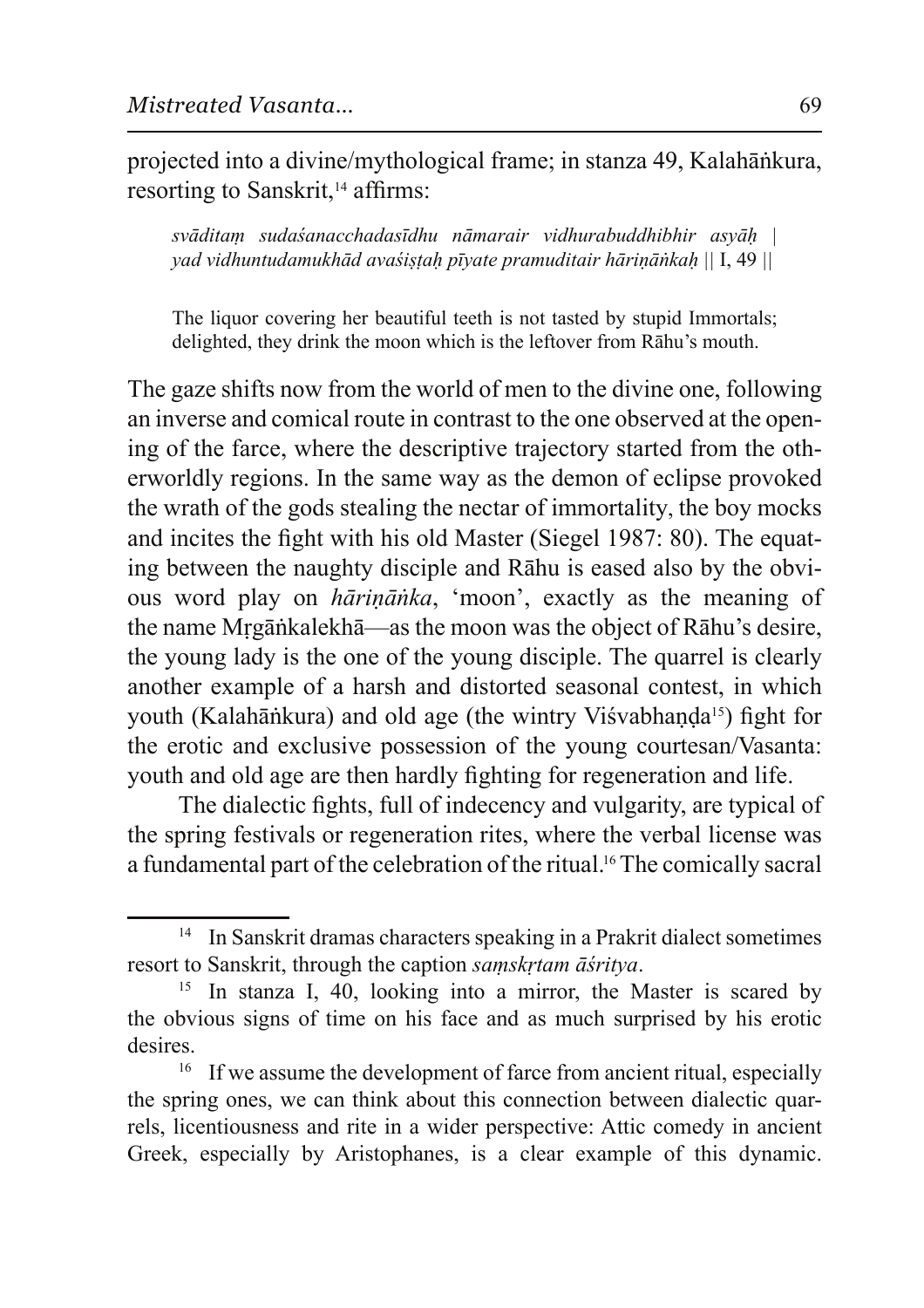meaning of the previous quarrel is justified moreover by the mockery of the ritual itself; the image of the emasculation is suggestive in fact of Vedic sorcery: as noticed also by Siegel, a similar image can be found among the *Atharvaveda*'s spells for impotence (ibid.: 81).<sup>17</sup>

Master and disciple start to tussle in a furious way and Bandhura, pointing out the arrival of the night, puts an end to the fight, leaving the responsibility for resolving the matter to Madanandhamisra ('Blinded by Love'), who will come the next day to officiate the morning rites.

At the beginning of the second act, all the characters enter the stage, waiting for the *purohita's* arrival. The caption *nepathye*  $'$  behind the scenes') describes in this way his entrance into the dramatic scene:

 $v$ eśyāngarāgarasalohitayajñasūtrah  $\delta$ akrāśanāśanavilohitatāranetrah  $\bar{a}$ bhālapūrņatilako hrtadharmakrcchrah *Samsarpati svayam ayam madanāndhamiśrah*  $||$  II, 5  $||$ 

The sacred thread reddish due to the make-up of whores, the look shining and reddened for taking hashish, the *tilaka* smeared on the forehead and his penance spoiled: Madanāndhamiśra himself is creeping along.

The ascetic supervenes together with his disciple Kulāla ('Wild Cock'), celebrating the spring and, inebriated by the graces of the good weather, asking himself: "how can I spend such a spring without a harlot?".<sup>18</sup> They reach Bandhura's brothel and, as everyone else, remain astonished in front of Mrgankalekha's beauty; on request of the old bawd, Madanāndhamista is preparing himself to celebrate the sacrifice of

See also Anderson 1993:  $29-33$  concerning vulgar and obscene songs during the Spring Festival.

<sup>&</sup>lt;sup>17</sup> Siegel 1987: 81: "...your member, peg-like and in-thrusting, is to fall off, is to be impotent toward women (Atharvaveda 7.90.3)".

<sup>&</sup>lt;sup>18</sup> *Hāsyārnava, prose after II, 6: "katham mayā asmin madhau ganikām vinā jīvanīyam* |".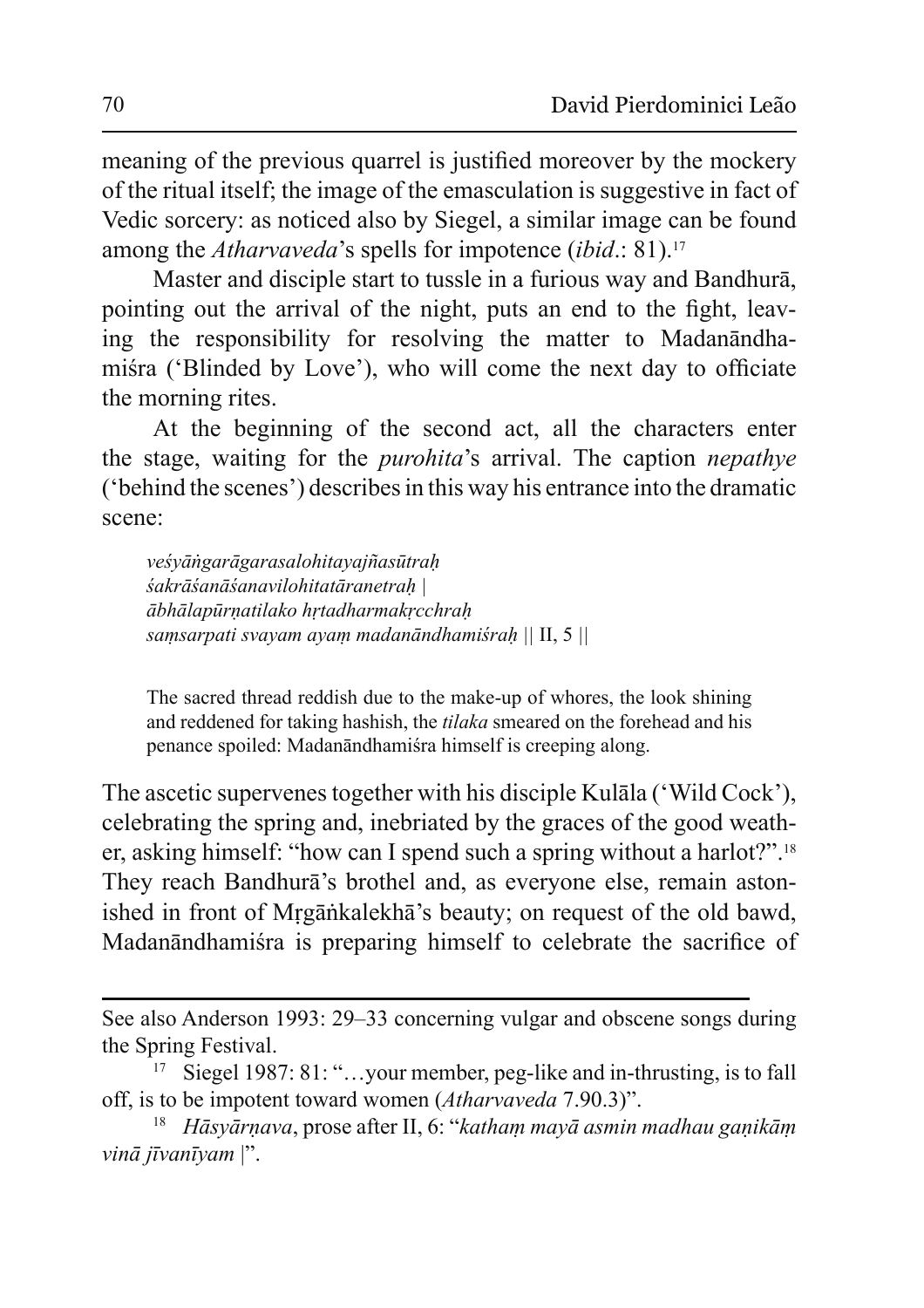love, kandarpahoma,<sup>19</sup> in his own way. Planning to enjoy the girl, the officer says to himself:

vedī sajjaghanañ ca tatparisare kundam varāngam phalam naivedyāya kucadvayam mrgadrśah kāmānalah projivalah | hotāham khalu śukrahavyanivahah śephahsruvo vartate nityam pañcaśarādhvaram tyajati kah sadyah sukham yat phalam || II, 16 ||

Her thighs are the sacrificial altar and, adjoining, her vagina is the hole for the fire; her tits the fruits for offering and the passion of this doe-eyed girl is the sacred fire. I am the officer who brings the oblation of sperm and my penis is the sacrificial spoon. Who could leave this everlasting love sacrifice whose fruit is the immediate pleasure?<sup>20</sup>

Through this vulgar distortion of sacrifice and its terminology, we assist to a connection between the ritual and the young prostitute: this 'sacrifice of love', the initiation into adulthood, will lead the way

<sup>&</sup>lt;sup>19</sup> The rite is defined in this way in the prose passage after stanza II, 15; kandarpa, according to Monier-Williams 2005: 249, is explained as "inflamer" even of a god", namely the god Kāma. Considering anyway another meaning of the expression, the name of this ritual, through the use of *slesa*, assumes more defined and vulgar erotic connotations: kandarpa signifies in fact membrum virile

<sup>&</sup>lt;sup>20</sup> This trivial distortion of sacrifice and its ritual objects has a precedent also in *Mattavilāsaprahasana* by Mahendravarman I Pallava  $(6<sup>th</sup>/7<sup>th</sup>$  century CE), but devoid of all this vulgarity (prose passage after stanza 9): *prive! pasva* paśya! | esa surāpaņo yajñavātavibhūtim anukaroti | atra hi dhvajastambho yūpah, surā soma, saundā rtvijah, casakās camasāh, sūlyamāmsaprabhrtaya upadamśā havirviśesāh mattavacanāni yajūmsi, gītāni sāmāni, udankāh sruvāh, tarso'gnih, surāpanādhipatir vajamānah — "O my love, look, look! This tavern has the grace of the sacrificial site: this banner here is the pole for the sacrifice, the liquor is the *soma*, the drunk men are the priests, the cups are the *camasas* [dishes or cups used for drinking *soma*], condiments like roast meat are the oblations, the chit-chatting of the drunks are the Yajurveda hymns, their chants are the Sāmanas, the containers are the sruvas [wooden spoons with two hollows to mix clarified butter], thirst is fire, the host of the tavern is the patron of the sacrifice".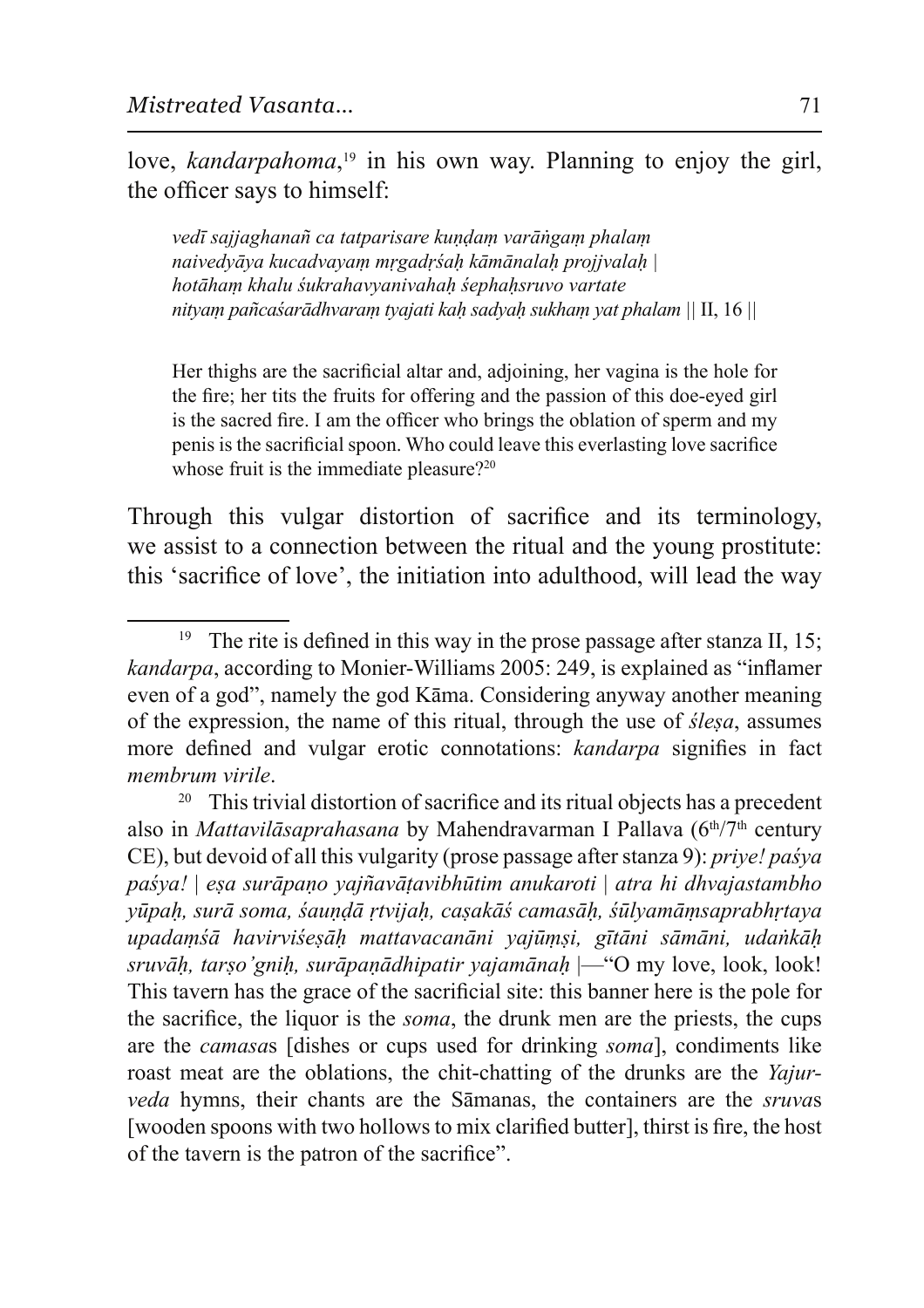to the symbolical possibility to bestow life/regeneration, exactly as spring, whose coming is welcomed by means of religious festivals, will give a new life to the world. In my opinion, also this element can suggest the hypothetic tie between Vasanta and Mrgānkalekhā, united by similar connotations in their depictions, as we have seen previously.

With the excuse of private instructions concerning the sacrifice, Madanāndhamista takes the lady beyond the stage and enjoys her. They return on the scene and Mrgankalekha's body shows the signs of vigorous love making, which, according to stanza 17, possesses all the characteristics of a ritual act:

 $\bar{a}$ ślesapīditakucam śramagharmitāsyam *dastādharam lalitaśītkrtamīlitāksam* |  $c\bar{a}$ tukticārulalitabhrucalatkatāksam *Yeśyāratam janiśatārjitapunyalabhyam* || II, 17 ||

Her breast pressed by the embrace, the face suffering from the heat of fatigue, her lips are bitten and her eyes narrowed with innocent sighs; her lovely speech, charming evebrows and tremulous glances. The love with a whore is gained by merits obtained in a hundred of existences!

Now Visvabhanda incites the ascetic to settle the quarrel between him and his disciple: but Madanandhamista finds the scariest of the solutions: the young courtesan will marry both the old ascetics, Visvabhanda and Madanāndhamisra exactly as Draupadī married the five Pāndava brothers (stanza II, 19). The young Kalahānkura and Kulāla, enraged in front of the defeat, find their own solution: both of them, on their part, will marry Bandhurā, the old harlot! In the course of their dialogue, here comes their plan:<sup>21</sup>

Ku.: baassa, pekkhassa edehim guruehim milidam esā miamkalehā edehim *jjeba parinedabbā, tā kadham amhehim esā bamdhurā no pariniadi*|

*K.*: baassa, bhaddam na bhanidam, jado amhānam bi buddhiā [em; budbā] suradam na binnādam [em; bissādam] | idam unam ekkam paam dukkham esā tihuanamohinī budhvehim parinedabbā | na hi mālaimālā bānarahatthagadā

<sup>&</sup>lt;sup>21</sup> Prose after stanza II, 19.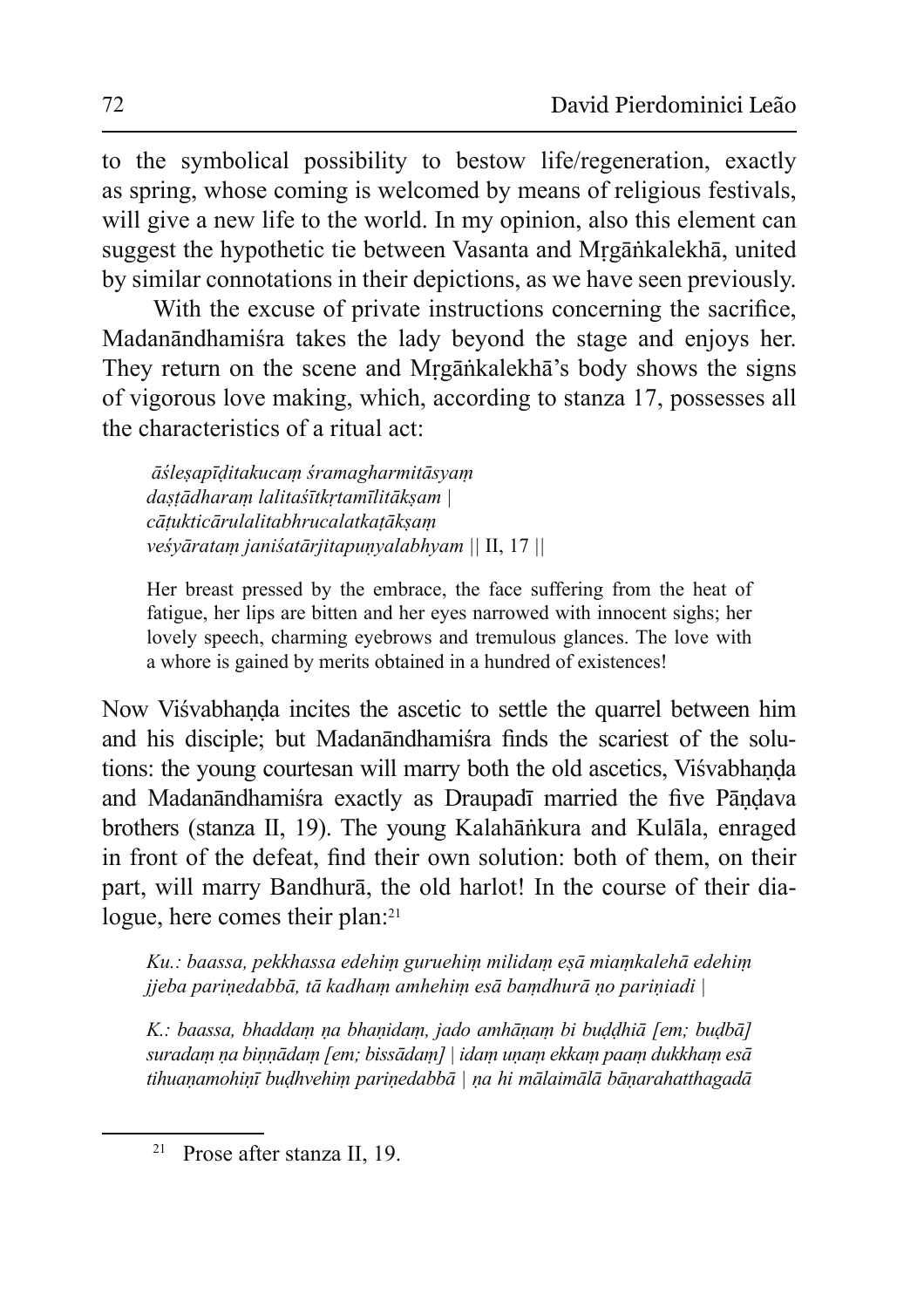sohai, na hi katthuriāgunaggāmam kuggāmino jāņamti, na hi galidajobbaņāe bakkhatthale mottiamālā sohai |

Ku.: baassa, edehim jjeva budhvehim kattidinam jībidabbam | edāņam loātaragamaņe esā amhehim pariņedabbam |

Ku.: My friend! Look! These two masters have come together and this Mrgānkalekhā will marry them; but why won't we marry Bandhurā then?!

K.: Friend, you did not speak well, because I do not know how to make love with an old woman! It is a great shame that this enchantress of the three worlds is going to be married to these two old men: indeed, a garland of *malati* flowers does not look good in the hands of a monkey, the villagers do not know the properties of musk and a pearl necklace does not look beautiful on the breast of an old woman!

Ku.: Friend, but for how many days will they live?! When they pass to the other world, we will marry her.

Despite their resolution, the waiting is too harsh: they decide they will possess the girl when their *gurus* will be outside for begging. This is the defeat not only of the two young boys: as noted by Siegel (Siegel 1987: 83) this is the defeat of the sons against the fathers. This is also the defeat of youth, from which, paradoxically, the sexual enjoyment and, consequently, the regeneration are precluded. Youth, instead of being involved in the ritual and vernal celebration, is comically confined in the wintry shadows, symbolized by the old harlot, who embodies the features of the dead and static season, so happy to have such young husbands.<sup>22</sup> Old age is triumphant and, following Visvabhanda's words, mocks, youth, to whom new birth has been negated, not coincidentally discrediting its sexual power:

niskrāmati śiśoh kāyo yena randhreņa yositah | kim karişyati tatrāyam batuh stsnasalākayā | II, 20 ||

Such a female hole<sup>23</sup> through which a baby's body can pass, what will this boy do there with his penis like a sprig?

 $22\,$ In the prose passage after stanza II, 19, Madanandhamista explains that Kalahānkura is a boy of only twelve years; due to his age, he is a worthy husband to Bandhurā, a harlot of more than one hundred years!

<sup>23</sup> *Randhra* (according to Monier-Williams 2005: 866) has the meaning of "cavity, hole" and is a synonymous of kha, which, according to the medical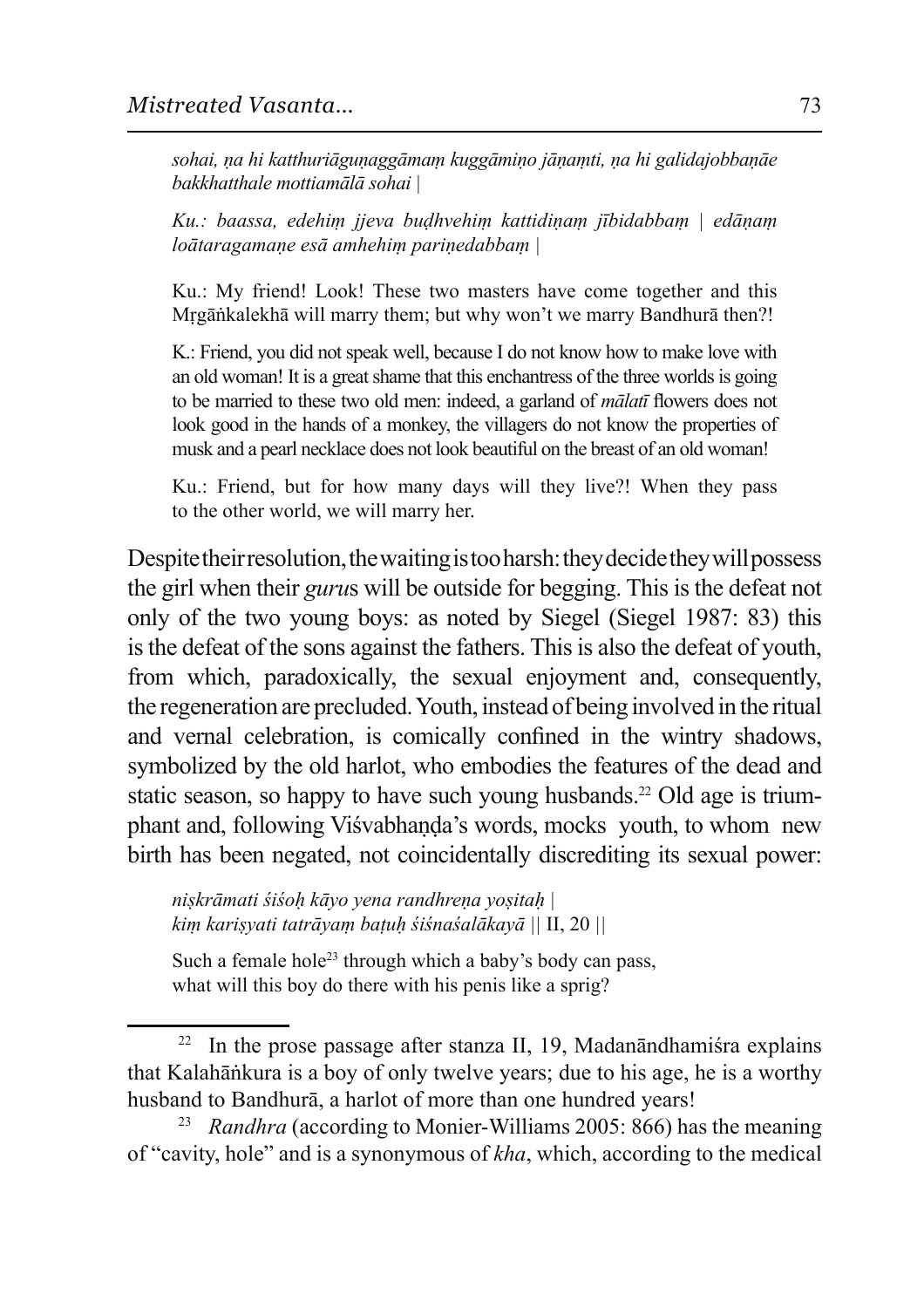Now enters the priest to celebrate the marriage and the ritual starts; but the two ascetics, requested to pay for the ceremony, do not have money and ask for an extension of four years; the officer decides then to take Mrgānkalekhā/Vasanta hostage and to enjoy her later. Before the ending of the play, characterized by joyful and wild dances—as is usual during the Vasantotsava—the young courtesan pronounces a stanza full of desperate regret, practically her only speech in the whole *brahasana*:

*śrīgauripādapadmāc caņamativijena jak kidam sabbaālam niccam cittena bhaktidrdhatalama nisam jak kidā pupphabāne* | tasmāj jevam ppasāo nihilasurakido jo guruppānadamdo *paccāsanno vihāo visamatararujā jīnnabippehi dohim*  $||$  II, 29  $||$ 

I have continuously worshipped the lotus feet of Gauri with solitary resolution and, day and night, I have demonstrated with all my mind the strongest devotion to the God of love; from this I have received the favour of all gods, a heavy punishment for life! My marriage with the two old Brahmins is near at hand, more terrible than disease.

The image of the *purohita*, Mahanindaka carya ('Great Prosecutor/Blamer'), dancing and taking away the poor girl is the comical deformation of the ritual officer; the woman represents the impulse to procreation and birth: the act of taking her away symbolizes the seizing of perpetual regeneration, exactly as the Vedic priest reaches the otherworldly land for an everlasting dwelling thanks to the nectar of immortality, the *soma.*<sup>24</sup>

tradition, denotes all the apertures of the human body. In this context, the reference to the female genitals is quite obvious and underlined by the usage of the word *yosita* ('of a woman, female'). The occurrence of medical vocabulary highlights also the comic nuance in the stanza.

<sup>24</sup> See for instance stanza II, 32, pronounced by Mahānindakācārya himself:

pitrkānanamedinyām mahāśayyānuśāyibhih | *Suciram sthīvatām nitvam mahānidrāvalambibhih* || II, 32 ||

May all, reaching the eternal sleep [death] or enjoying the everlasting repose in the abode of the Ancestors, live for a long time, forever.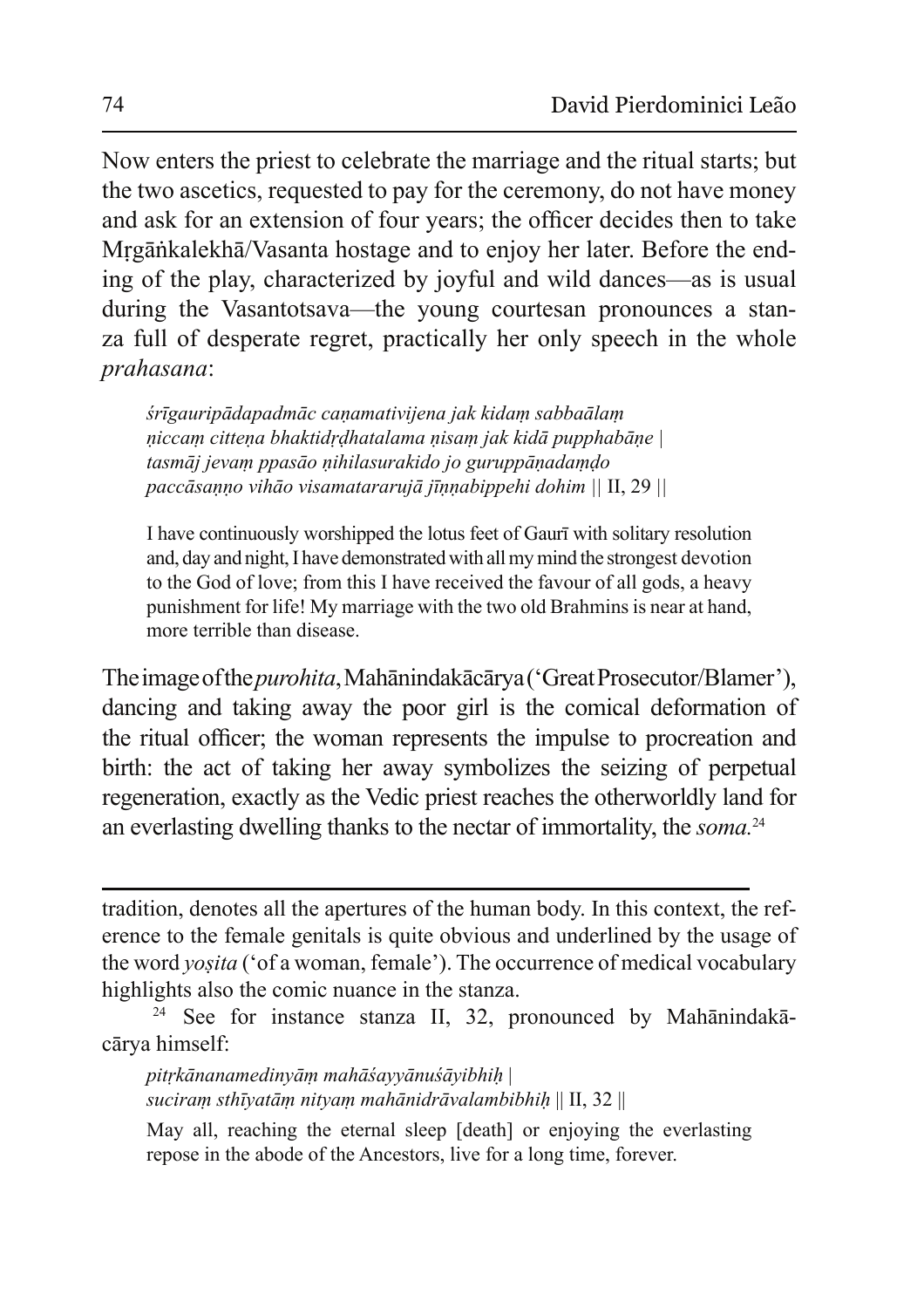To sum up, the *Hāsyārnavaprahasana* depicts in vivid and peculiar tones the celebration of the Vasantotsava, which coincides in the work with the ritual initiation of a young woman into erotic life, underlining beyond any doubt the profound connection that exists between springtime and sexuality. Usually, according to the ancient texts mentioned at the beginning of the present work, the Spring Festival was one of the greatest festivals in ancient India and was characterized by public participation; in an atmosphere of social looseness, this element denoted obviously the possibility of a collective access to the ritual and its celebration permitted a symbolical regeneration. embodied by the licentious and sexual aspects themselves. In the farce, where the ritual is mocked in funny and vulgar ways, we assist exactly to the contrary: the Vasantotsava is confined to a finite and degraded place, a sleazy brothel, where the rite has a limited access, benefited only by few 'chosen ones'. The arrival of Vasanta is not collectively welcomed by hopeful joy and happiness, but by nasty attitudes and lechery of shady figures: Mrgānkalekhā, who embodies all the aspects of the good season, becomes not coincidentally the object of the erotic impulses of all characters. She is enjoyed by and obliged to marry two disgusting old men and then she is taken hostage by the celebrant Brahmin, who has now the intention to take advantage of her one more time. It is not by chance that the girl pronounces only one stanza and few words in the whole *prahasana*: Mrgankalekha/Vasanta is the silent and motionless witness of the degradation that dwells in the human world.

The ritual, the celebration of the symbolical marriage between the young prostitute and the two old Brahmins, is not complete and its execution is only apparent: its suspended character is in fact defined by the delay which the two ascetics are asking for. Vasanta is kept under custody of the priest for four years: symbolically interpreted, it may be considered as a waiting for her 'return', a new spring, whose new ritual celebration will permit the hoped regeneration of the earth. Also in this case, the young lady/Vasanta becomes an exclusive object of enjoyment, precluded to the collectivity.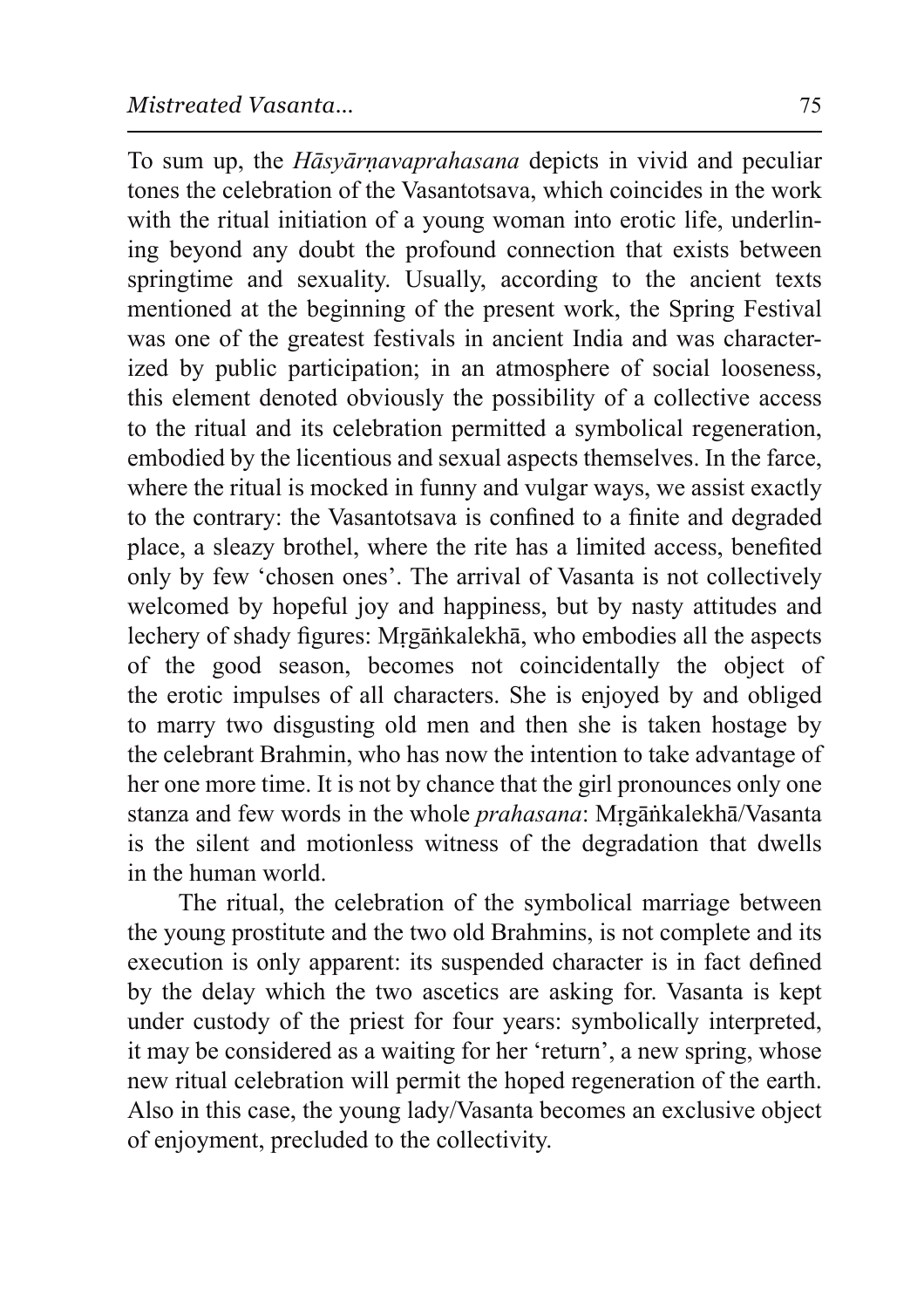As we have previously seen, the *Hasyarnava* opens with the heavenly love games of Pārvatī and the ityphallic Siva, whose embrace symbolizes the new birth of the world after the deadly winter; the subsequent descriptions of the spring season, whose standard features are linked to the ones of the previous stanza, help to reflect at an earthly level this fundamental aspect of awakening and rebirth. Only apparently the reflections of the divine union are mirrored on an earthly level; perhaps, a regeneration in the distorted mundane world, in which depravation and degradation dwell, is not possible.

The joyous ending of the work, characterized by unrestrained dances of celebration, is then only ephemeral: the laughter of Jagadīśvara, in all its irreverent aspects, hides the shadow of fatalism. Desperation and the universally ancestral fear of death, sublimated by the erotic impulse, creep along the pages of the *prahasana* and the ridiculous world of men.

## **References**

#### **Primary sources**

- Chaturvedī, I. P. (ed.). 1995. Hāsyārnava Prahasana of Srī Jagadishwara *Bhattāchārya*. Varanasi: the Chowkhamba Vidyabhawan.
- Dahal, L. (ed.). 1987. *Dasarūpakam of Dhananiava*. Varanasi: Chaukhamba Amarabharati Prakashan.
- Kale, M. R. (ed.). 1925. *The Ratnāvalī of Śrī Harsha-Deva*. Bombay: Gopal Narayan & Co.
- Unni, N. P. (ed.). 1998. Mattavilāsa Prahasana. Delhi: Nag Publishers.

### **Secondary sources**

- Anderson, L. 1988. The Indian Spring Festival (Vasantotsava): One or Many? In: *Annals of the Bhandarkar Oriental Research Institute*, 69(1/4): 63–76.
- $-$  1993. *Vasantotsava. The Spring Festivals of India. Texts and Traditions.* New Delhi: D. K. Printworld.